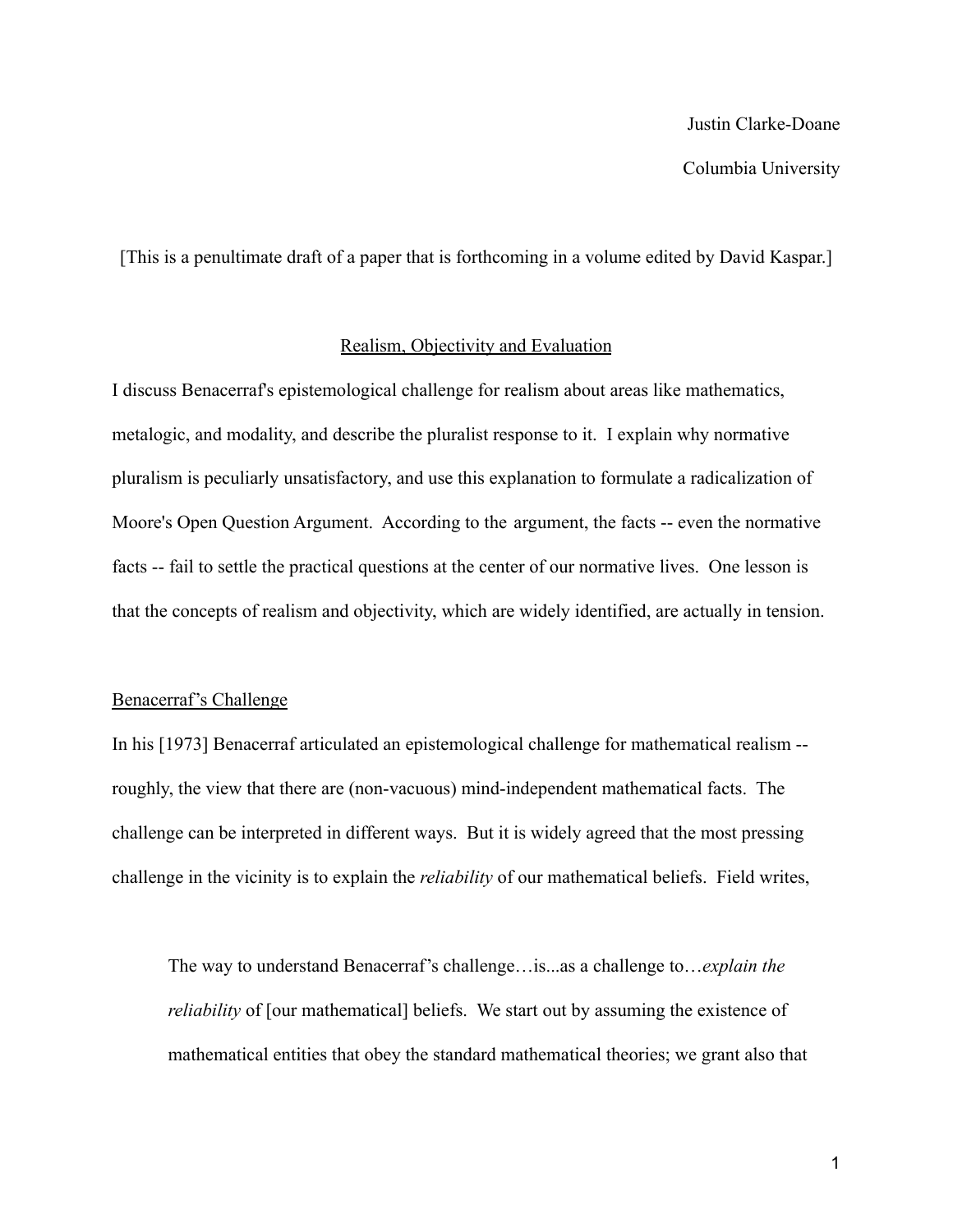there may be positive reasons for believing in those entities…..But Benacerraf's challenge…is to…explain how our beliefs about these remote entities can so well reflect the facts about them*…[I]f it appears in principle impossible to explain this*, then that tends to *undermine* the belief in mathematical entities, *despite* whatever reason we might have for believing in them." [1989: 26, italics in original]

Note that Field's interpretation of Benacerraf's challenge is not a "convince the skeptic" challenge. Field allows the realist to assume both the (actual) truth and (defeasible) justification of her mathematical beliefs when explaining their reliability. If he did not allow this, then his challenge would overgeneralize. Consider the evolutionary and psychophysical explanations of the reliability of our observational beliefs. These would do nothing to convince someone who was worried that we were brains in vats. The evidence for them is observational. But these explanations still seem to afford our observational beliefs a kind of intellectual security. The challenge pressed by Field is to show that our mathematical beliefs can be secured similarly.

#### The Pluralist Solution

The challenge to explain the reliability of our mathematical beliefs, assuming mathematical realism, can appear insuperable. There do not seem to be any causal or other physical relations between us and mathematical reality which might illuminate the correlation between our beliefs and the truths. But there is a version of realism -- what I will call mathematical *pluralism* -- that even Field concedes affords an answer to the challenge (Field 2005, 78). Pluralism says that there are a rich plurality of mathematical concepts, and all of them are independently satisfied.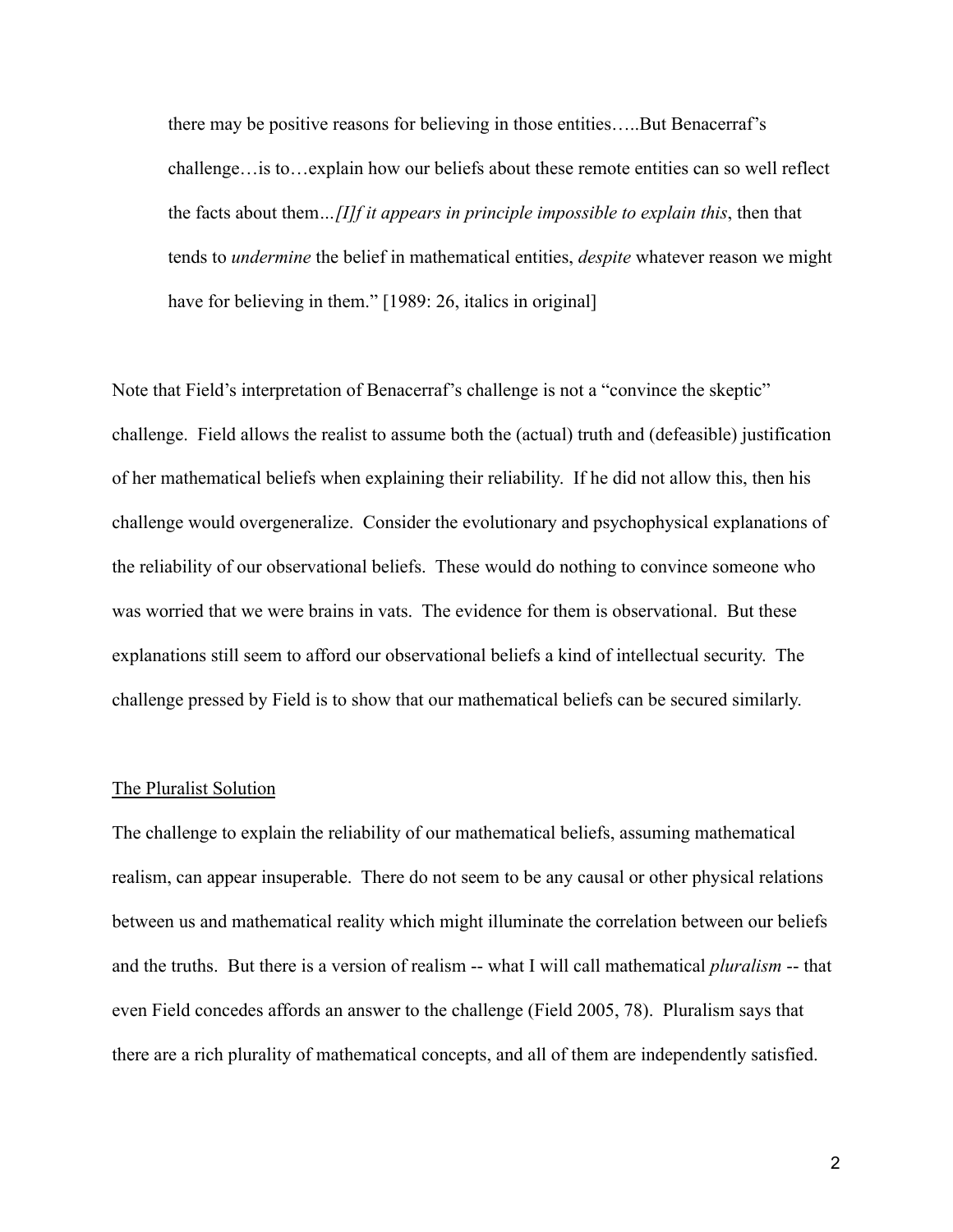Such a view is largely uncontroversial for areas like (pure) geometry. Even realists concede that a plurality of geometrical concepts -- e.g., Euclidean and hyperbolic concepts -- are independently satisfied. They are simply satisfied by different subjects. What makes mathematical pluralism radical is its generalization of this point to foundational areas, like set theory. Insofar as set theory constitutes the ultimate court of appeal for mathematical questions, mathematical pluralism says that there can fail to be a unique answers to those questions. Consider, for instance, the question of whether every vector space has a basis (which is equivalent in ZF to the question of whether the Axiom of Choice is true). The pluralist says that this question is analogous to the question of whether two lines making less than a 180° angle with another must intersect -- i.e., to that of whether the Parallel Postulate is true. In some universes, the answer is "yes". But in others, it is "no". There is no deeper answer. And while we could always ask which universe *we* happen to be talking about (or what is packed into the concepts we happen to have), this question is of no mathematical interest. It puts no constraints on what mathematical entities there are. So, while mathematical pluralism is a realist view, since it allows that there are independent mathematical facts, there is a palpable sense in which it gives up on the *objectivity* of mathematics. It says that in a debate over axioms, neither party need be wrong. While the pluralist denies that we can generate truths by making stipulations, she agrees with the conventionalist that "the conflict between divergent points of view... disappears... [B]efore us lies the boundless ocean of unlimited possibilities" (Carnap 1937/2001, XV).<sup>1</sup>

<sup>1</sup> The word "objective" can mean a dizzying variety of things, including mind-and-language independent, intersubjective, or having objects. Again, I do not mean to suggest that pluralism is anti-objectivist in any of these senses. It is anti-objectivist in roughly the sense that the theory of relativity is anti-objectivist about simultaneity. There is an independent fact about what is simultaneous with what relative to a given reference frame, R. But there are myriad reference frames, and one gets different answers to the simultaneity question by plugging them in for R.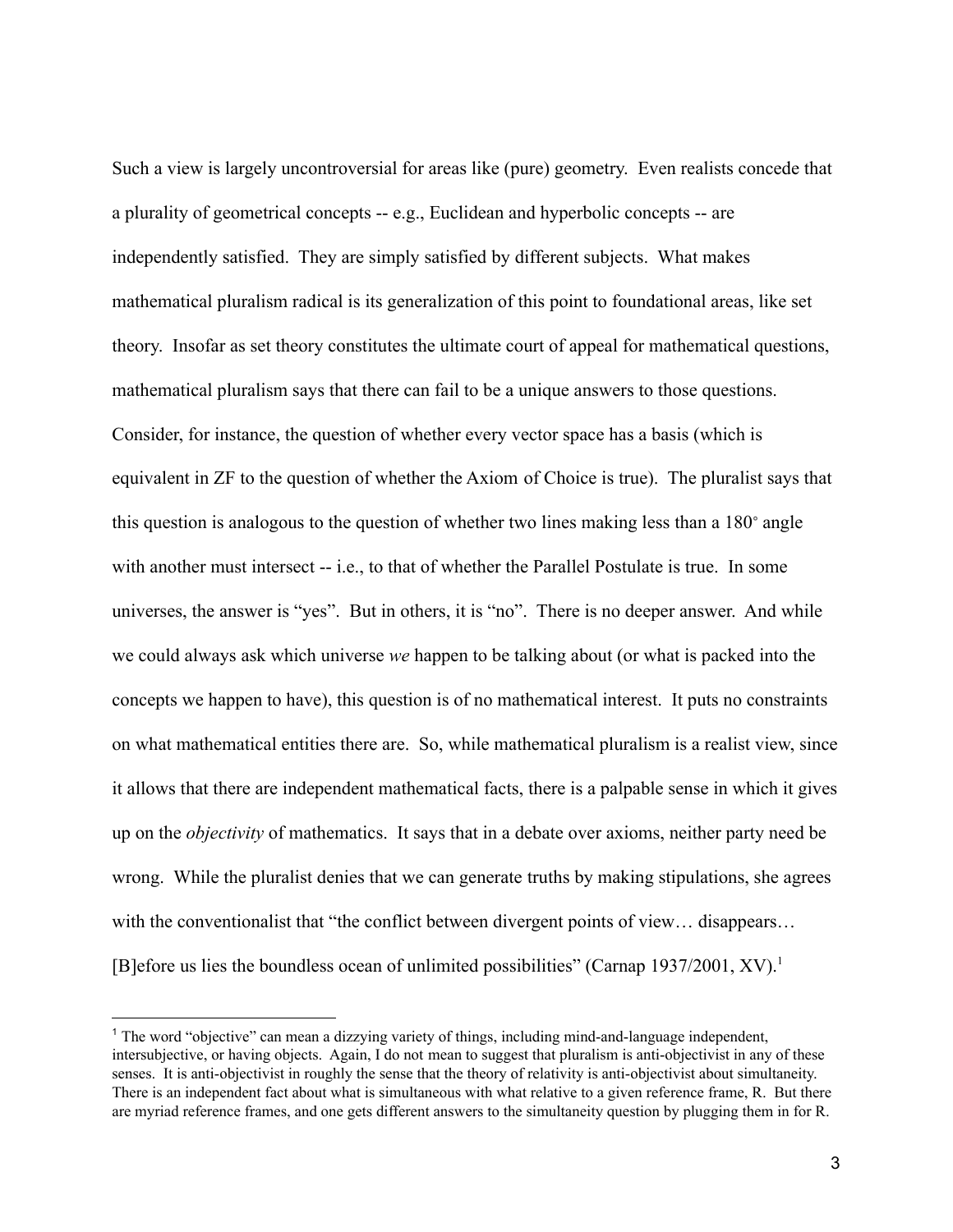How do pluralists solve the Benacerraf problem? They do so "by articulating views on which though mathematical objects are mind-independent, any view we had had of them would have been correct" (Field 2005, 78). As Beall puts it, "[i]f you're having trouble hitting the target, then just make your target bigger" (Beall 1999, 323)! Strictly speaking, the pluralist can only secure this result if she supplements her plentiful metaphysics with a cooperative metasemantics (Clarke-Doane, Forthcoming A, Sec. 2). It must be added that had we accepted different mathematical sentences, then we would have *changed the subject*. If the Axiom of Choice, semantically individuated, is true "in" one mathematical universe, then it is not false in another. But it could be that along with sets, there are shmets. Shmets, we might say, are like sets except that they fail to satisfy Choice. So, neither the advocate of Choice nor the advocate of ~Choice needs to have false beliefs. There is enough *mind-independent* mathematical truth to go around.<sup>2</sup>

#### Metaphysical Pluralism

Although Benacerraf's and Field's focus was mathematics, the challenge to explain the reliability of our beliefs readily arises for realism about many other areas too. Stalnaker writes,

<sup>&</sup>lt;sup>2</sup> The foundations of mathematical pluralism -- and, indeed, pluralism about other areas (see below) -- are more involved than I am letting on. The question of how inclusive the "pluriverse" should be is vexed. It is natural to hold that any (first-order) consistent theory is witnessed somewhere in it. But, by Godel's Second Incompleteness Theorem, such a position engenders pluralism about (classical) consistency itself (since this says that it is consistent to say false things about consistency, if weak theories of arithmetic are consistent). And *this* engenders pluralism about pluralism! Moreover, the pluralist must explain our knowledge of consistency, or the surrogate of consistency to which she appeals. Such knowledge will be tantamount to mathematical knowledge (e.g., of a Π1 arithmetic sentence). For pertinent discussion, see (Clarke-Doane Forthcoming B, Chapter 6) and (Field 1998).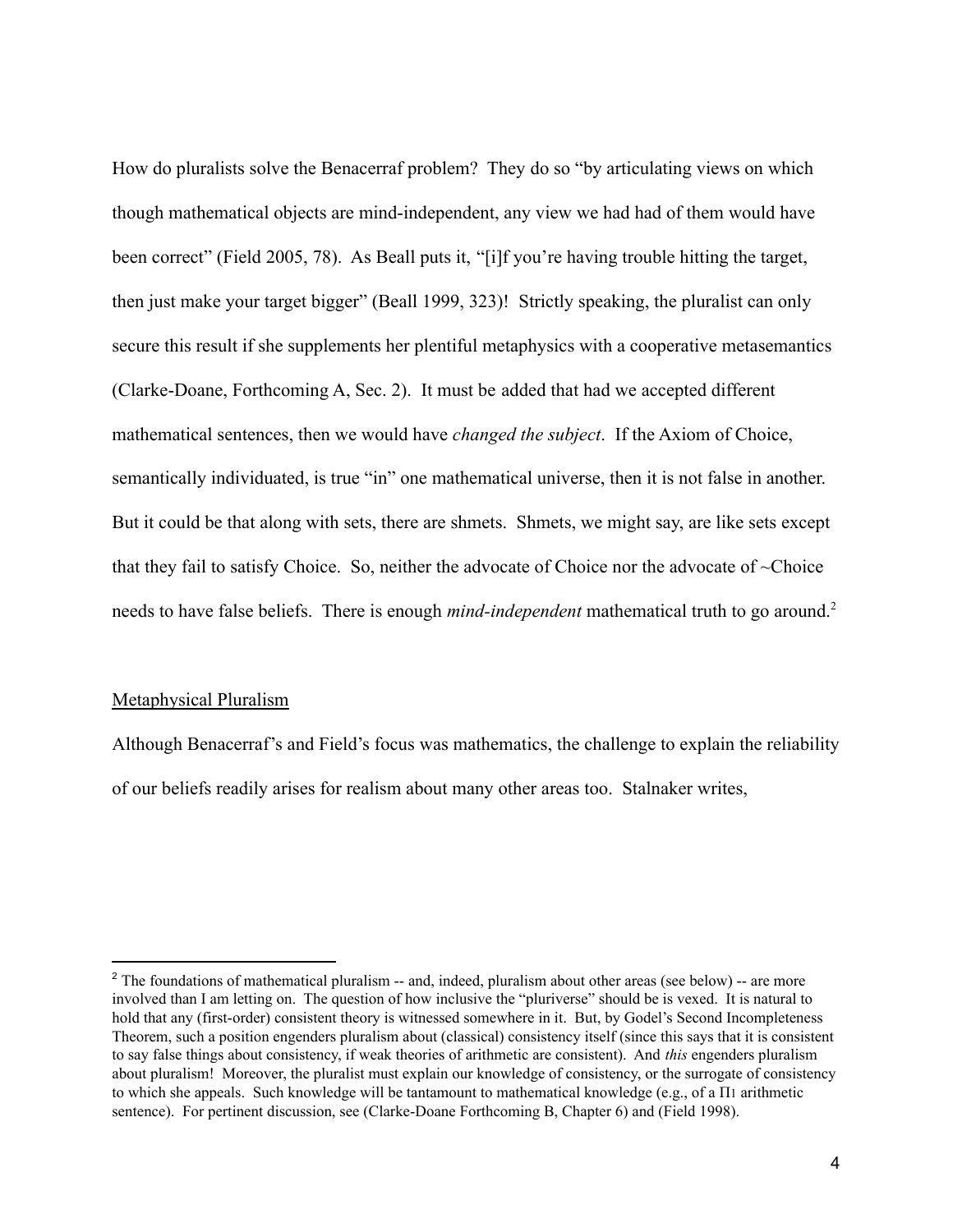It is a familiar objection to...modal realism that if it were true, then it would not be possible to know any of the facts about what is...possible….This epistemological objection...may...parallel...Benacerraf's dilemma about mathematical...knowledge. (Stalnaker 1996, 39–40).

And Schechter remarks,

We are reliable about logic....This is a striking fact about us, one that stands in need of explanation. But it is not at all clear how to explain it….This puzzle is akin to the well-known Benacerraf-Field problem…(Schechter 2013, 1).

How should modal, (meta)logical, and other realists address the Benacerraf problem? Just like mathematical pluralists! The modal realist should say that there are a plurality of possibility-like concepts, all independently satisfied, giving intuitively opposite verdicts on modal questions (Clarke-Doane 2019). And the logical realist should say that same about consequence-like concepts (Beall and Restall 2006).<sup>3</sup> The question of whether you could have had different parents, or whether anything follows from a contradiction, is like the Parallel Postulate question.

In general, the realist about an area, F, for which the Benacerraf problem is pressing should be an *F-pluralist*. What are those areas? *Prima facie*, they are those areas whose truths would be causally inert. These include both ontologically committed and ontologically innocent areas.

<sup>&</sup>lt;sup>3</sup> By "logic" I mean the non-normative theory of what follows from what. I will come back to normative questions like what we ought to infer from what below.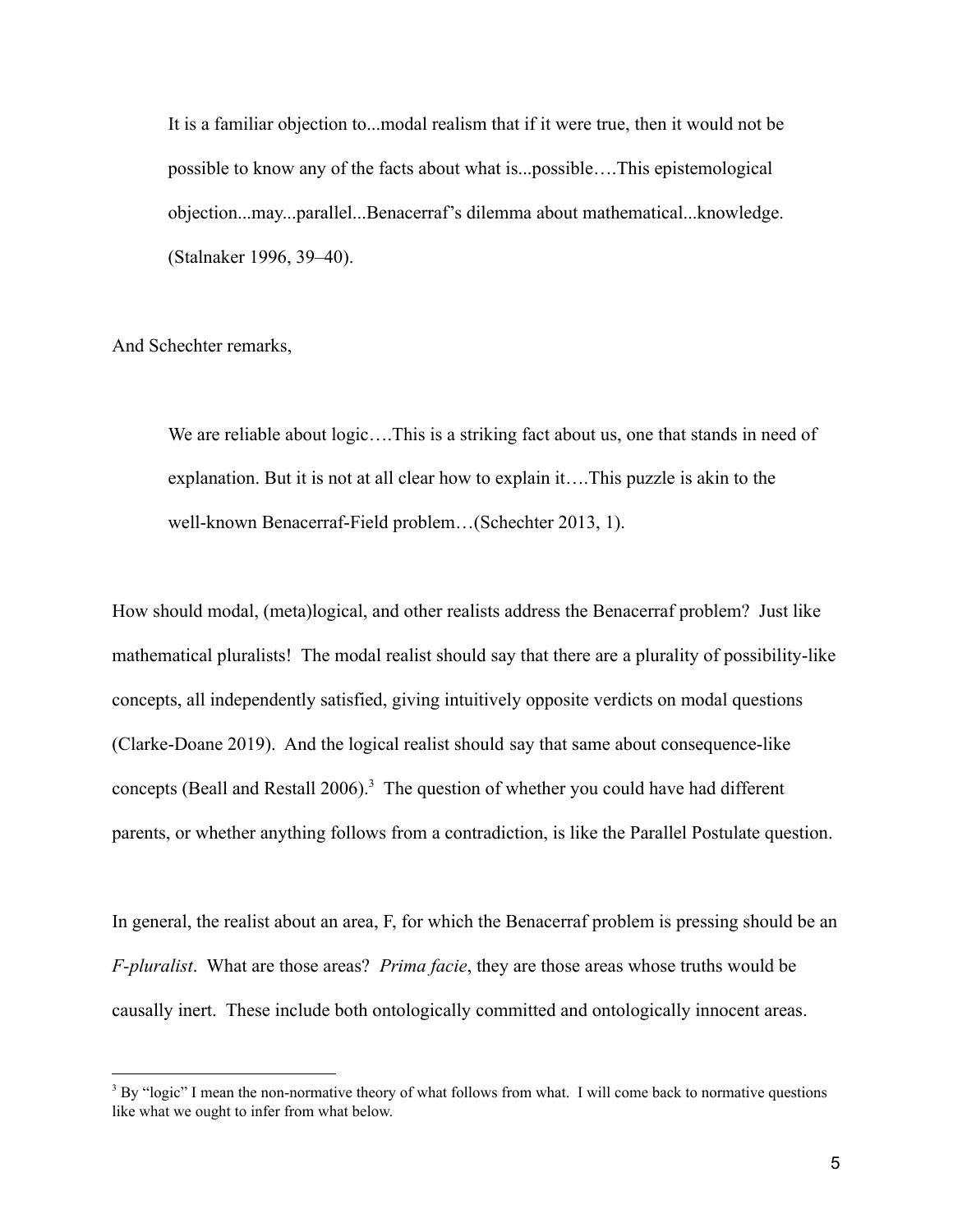For instance, if modal operators are taken as primitive, like negation, then modal truths are not *about* novel entities, like worlds. But they would still seem to be causally inert. So, the realist about modality should be a modal pluralist, whether or not she believes in possible worlds.

# Normative Pluralism

As a methodologically Carnapian view, pluralism is *pragmatist*. It says that the only non-verbal question in the neighborhood of typical foundational questions, like whether the Axiom of Choice is true, is whether we ought to use a notion of set that satisfies that axiom. (Depending on how the pluralism is formulated, it will not say this about select "meta" questions, such as whether a theory is consistent. See, again, fn. 1.) Similarly, it says that the only non-verbal question in the neighborhood of whether Hesperus could have failed to be identical to Phosphorus, or whether Disjunctive Syllogism is valid, is whether we ought to assume the Necessity of Identity, or whether we ought to infer P from  $(P \vee Q)$  and  $\sim Q$ . Any other question is really just about us. It is just about what language we speak, or what is "packed into" the concepts we happen to be using, as opposed to being about what the independent world is like.

However, the question of what notions we ought to use is a *normative* question. Notoriously, the Benacerraf problem arises for normative realism *a fortiori* ((Mackie (1977, 28), (Huemer 2005, 99), (Enoch 2011)). Should realists be a pluralist about normative questions as well?

There *are* (realist) pluralists about normative areas, however unwitting. That is, there are realists who postulate a plurality of normative-like concepts, all independently satisfied. For example,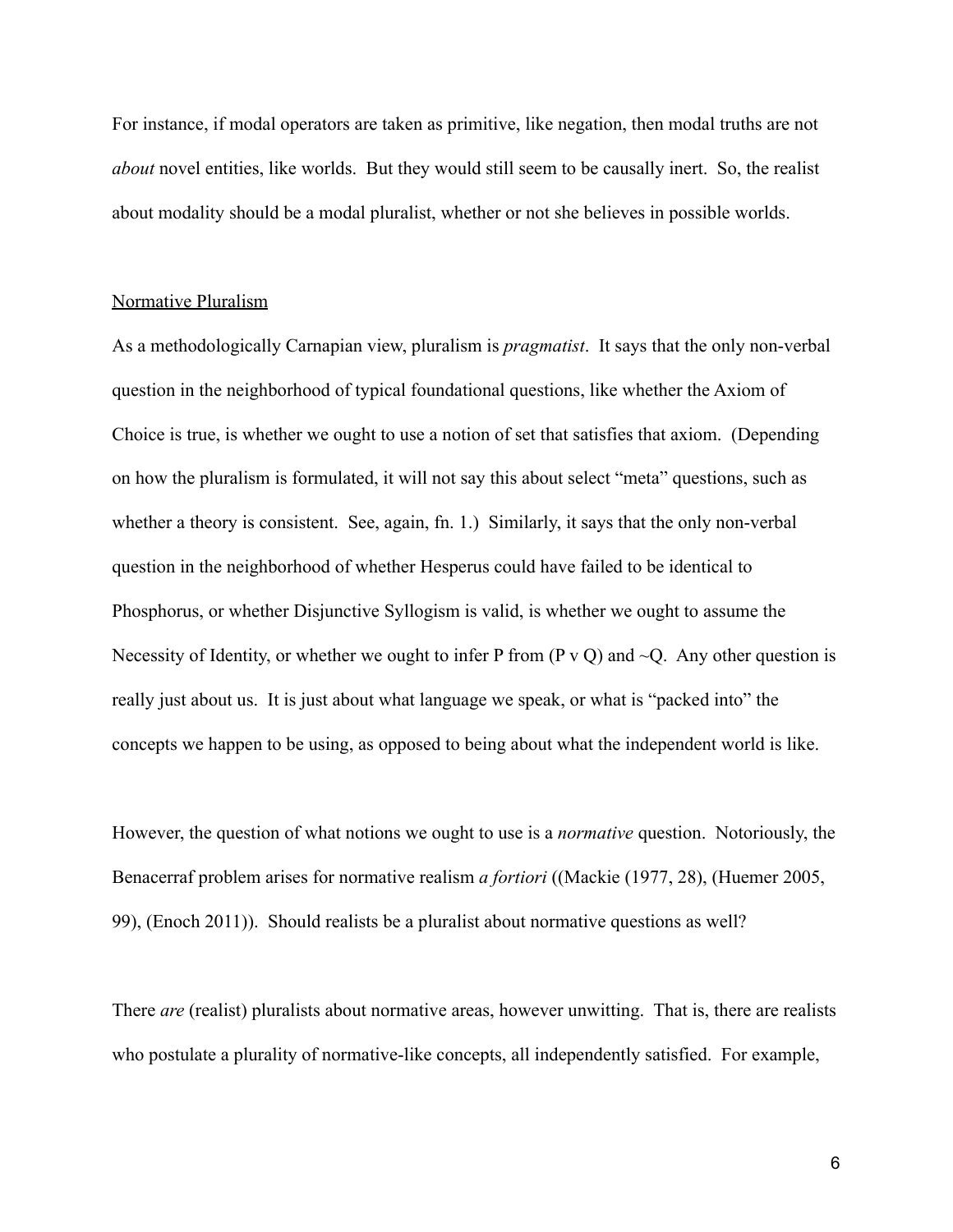Jackson advocates a view according to which "[t]he term 'fair' picks out a descriptive property...by virtue of the place that that property occupies in folk moral theory, and in a manner that requires other moral terms simultaneously to pick out complementary descriptive properties" (Jackson and Pettit 1995, 25). Since such descriptive properties are mind-and-language independent, but also plentiful, Jackson's view is pluralist. In a "dispute" over fairness, neither party need be wrong. One party can be right of fairness<sub>1</sub>, and the other can be right of fairness<sub>2</sub>.<sup>4</sup>

But there is something peculiarly unsatisfactory about normative pluralism. Indeed, the problem is in the background of Horgans' and Timmons' "Moral Twin Earth" objection to (Jackson 1992, 460), as well as to recent discussion of "alternative normative concepts" (Eklund 2017).<sup>5</sup> At first pass: normative theory is supposed to tell us what to do. But while we can *believe* whatever theories we like, we can only *do* one thing. Knowledge that we ought<sub>1</sub> kill the one to save the five (in some situation) but ought<sup>2</sup> would leave the *practical* question open -- whether to.

# Moore's Open Question Revisited

<sup>4</sup> Similarly, Boyd writes of his realism, that, while it is *pluralist* in the present sense, it "is only in a relatively uninteresting sense non-realistic. The dependence of the truth of moral propositions upon moral beliefs envisioned [in a scenario where different properties causally regulate "good" in different communities] would be…an ordinary case of causal dependence and not the sort of logical dependence required by a constructivist conception of morals analogous to a Kuhnian neo-Kantian conception of the dependence of scientific truth on the adoption of theories or paradigms. The subject matter of moral inquiry in each of the relevant communities would be theory-andbelief-independent in the sense relevant to the dispute between realists and social constructionists" (Boyd 1988, 225f). While Jackson and Boyd are "naturalists", normative pluralists need not be (just as mathematical, modal, and logical pluralists need not be). Scanlon, a non-naturalist, advocates a view according to which "as long as some way of talking [is] well defined, internally coherent, and *[does] not have any presuppositions or implications that might conflict with those of other domains*, such as science" such talk is true (Scanlon 2014, 27, emphasis in original).

<sup>&</sup>lt;sup>5</sup> See also Enoch's objection to Scanlon in (Enoch 2011, 121).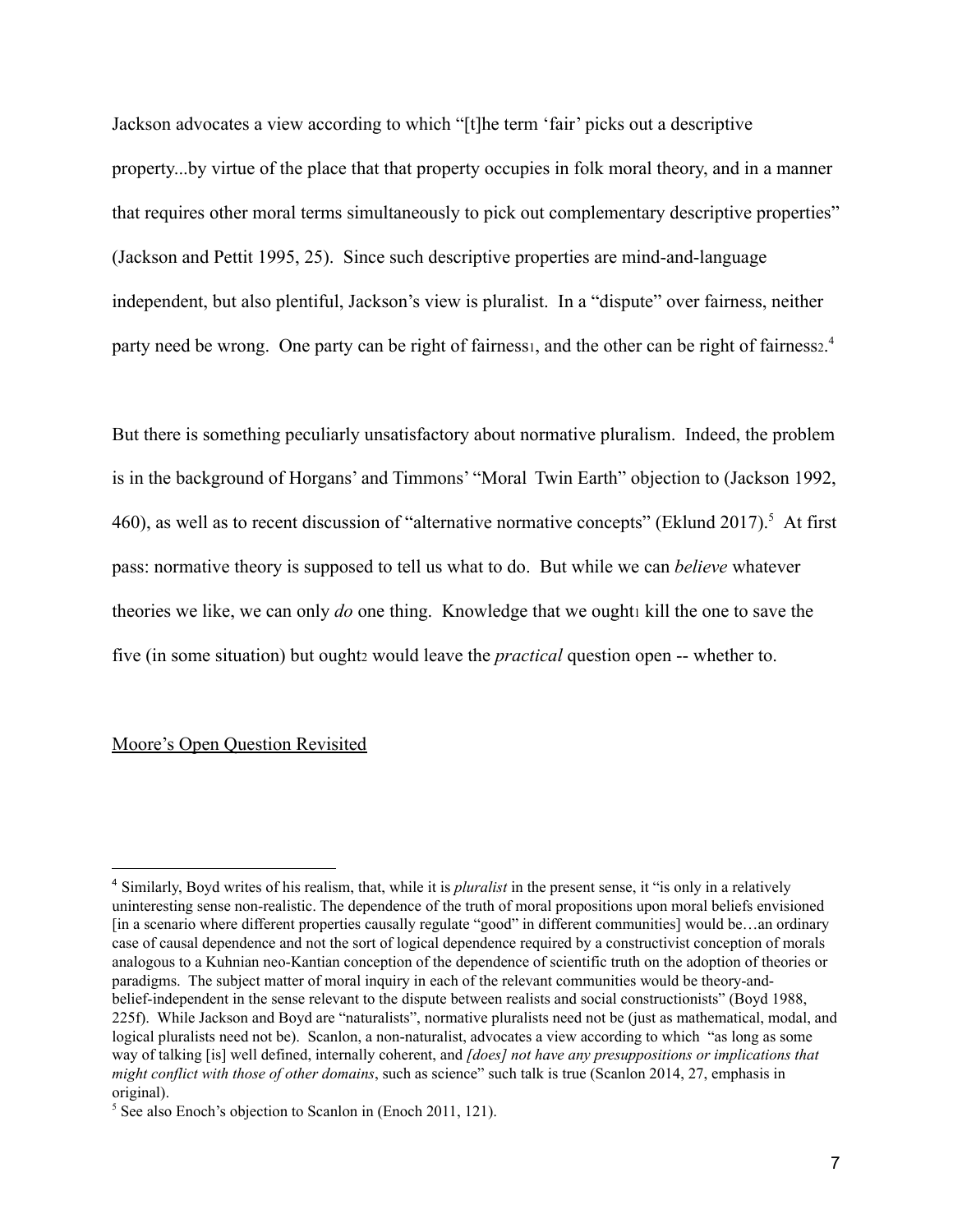It is widely assumed that such reasoning just shows that, unlike realists about "descriptive" subjects, like mathematics, modality, or (non-normative) logic, normative realists must be non-pluralists -- or, what I will call, *objectivists*. This would be significant. It would mean that the realism about descriptive areas is on better epistemological footing than realism about normative ones ((Berry 2019) and (Jonas Forthcoming)). Unlike normative realists, descriptive realists can answer Benacerraf's challenge.

The problem is deeper than that, however. The problem is that normative facts -- however sparse or plentiful -- fail to settle practical questions (Clarke-Doane 2015). To see this, let us recall Moore's Open Question Argument (Moore 1903, Section 13). A schematic way of thinking about it is that an agent may believe that A is F, for any *descriptive* property, F, while failing to "endorse" A in the sense that is characteristic of practical deliberation. She may grant that A is natural, or what she would desire to desire, or utility-maximizing, while still wondering what to do (and not merely in the sense that we all can be weak in will). But why should it matter that F is descriptive? As Simon Blackburn points out, "[e]ven if [a normative] belief were settled, there would still be issues of what importance to give it, what to do, and all the rest….For any fact, there is a question of what to do about it [1998, 70]." In other words, could not an agent know that A is F, for any property, descriptive *or normative*, F, while failing to "endorse" A too?

We can use normative pluralism to argue that one could. Let us *assume* that normative pluralism is true. We can either counterfactually conditionalize on it ("had it been the case that normative pluralism was true…"), or imagine that it turns out to be true, in the sense that it might turn out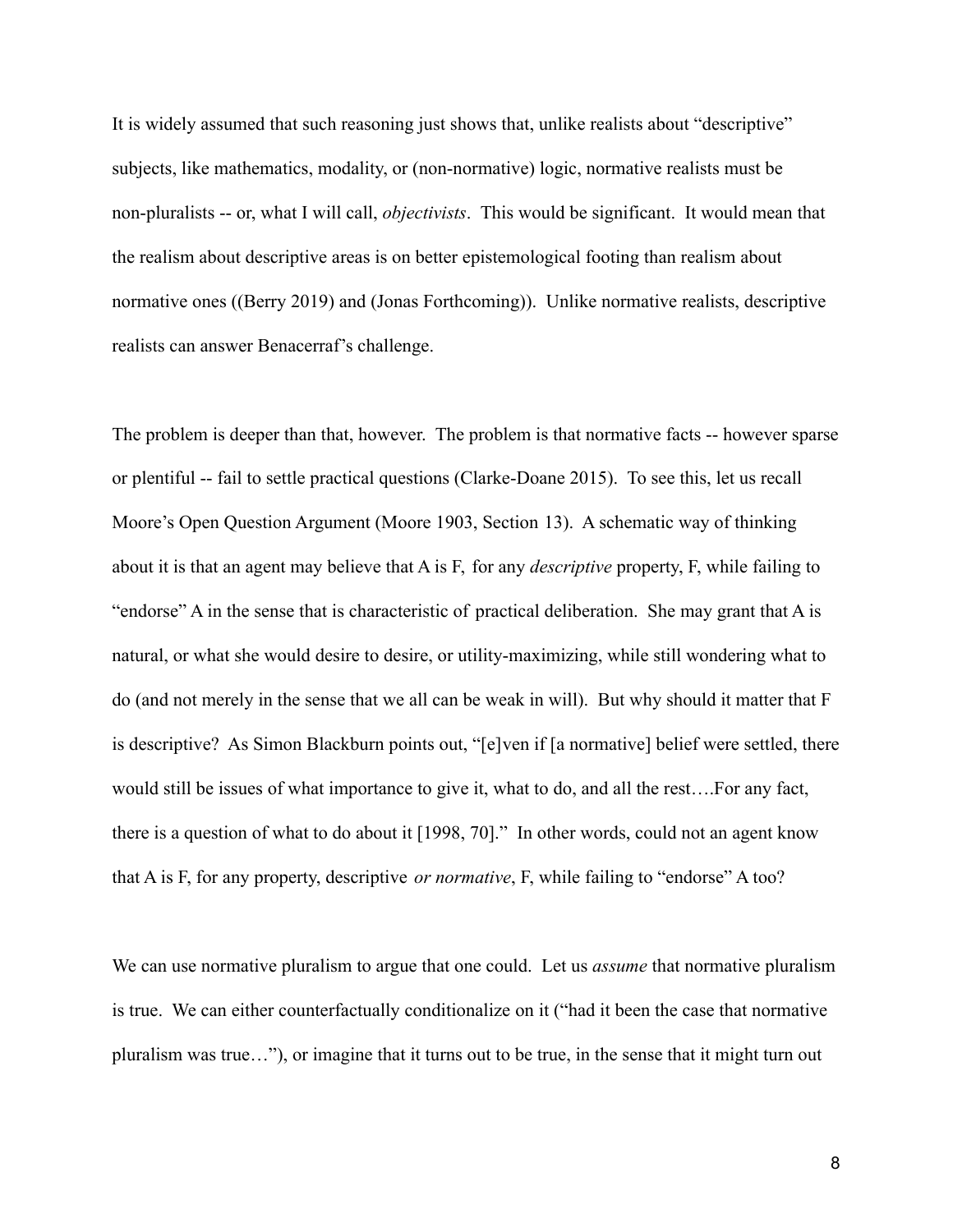to be true that water fails to be composed of H20. (It could certainly turn out to be true! Boyd, Jackson, Scanlon and others *actually are*, by all appearances, normative pluralists. Perhaps we took a class in metaethics and came away convinced of Boyd's view, for instance.) Then, while the assumption of mathematical, modal, (meta)logical, etc. pluralism *deflates* mathematical, modal, (meta)logical etc. questions, the assumption of normative pluralism does not deflate *practical* ones. The question of what to do remains open even assuming normative pluralism.<sup>6</sup>

Consider, for example, the question of whether every set has a Choice function. This is analogous to the Parallel Postulate question under the assumption of pluralism. There is no non-semantic question at stake. But the question of whether to kill the one to save the five is not deflated in this way. Granted that we ought<sub>1</sub> to kill the one, ought<sub>2</sub> not, and so on, for any ought-like notions you like, the practical question of *whether to* kill the one remains open. The various ought-like notions "point" in different directions, leaving us with the practical question of which to follow. Even if we decide to bow to the contingencies of natural language semantics -- "following" the property that we happen to refer to with "ought" -- this is a separate conclusion, not one that can be "factored out" into the normative pluriverse. In other words, an omniscient semanticist could not resolve our question of whether to kill the one to save the five just by confirming that we mean ought<sub>1</sub> by "ought" (and we ought<sub>1</sub> kill the one). In summary,

 $6$  A different formulation of the argument uses the logical law of weakening (Clarke-Doane, Forthcoming). Suppose that, e.g., we ought to kill the one to save the five. Now stipulatively introduce to ought-like concept, ought\*, according to which we ought\* not kill the one to save the five. If knowledge that we ought to kill the one to save the five *settles* the question of whether to on its own, then it does so in tandem with knowledge that we ought\* not. But it does not. So, knowledge that we ought to kill the one does not even settle the practical question on its own. (I borrow the star notation from (Eklund 2017).)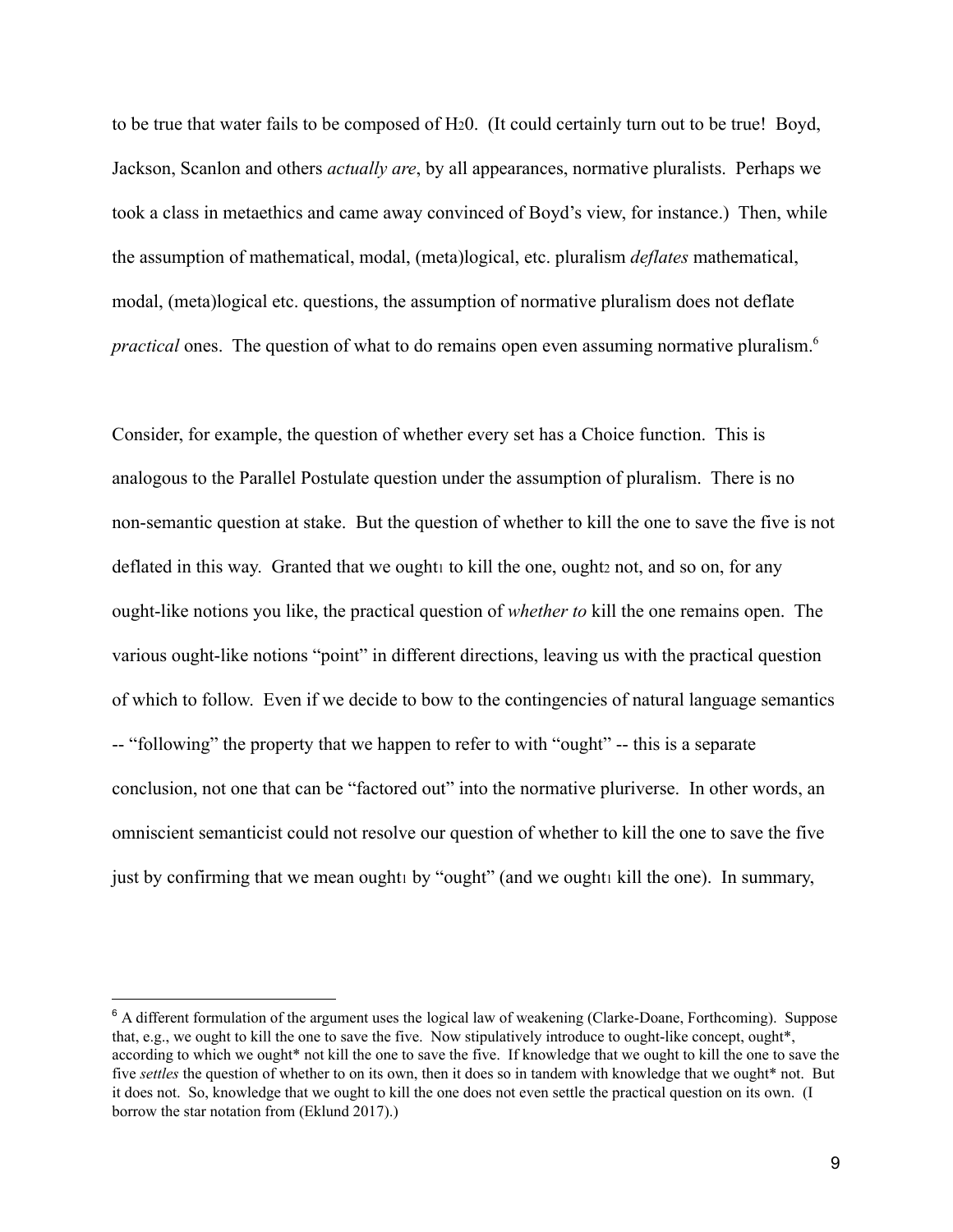practical questions may remain open even when the facts, *including the normative facts*, are settled.

# Objections and Replies

There are various ways in which one might try to resist this "New Open Question Argument". It might be objected, first, that the argument at most shows that we need to settle a question of metaphysics in order to, strictly speaking, settle our deliberation. We need to settle which of ought<sub>1</sub>, ought<sub>2</sub>, etc. is *metaphysically privileged* in something like the sense of (Sider 2011). Properties are cheap. When asking what we ought to do, we intend to be appealing to the "authoritative" (McPherson Forthcoming) or "robustly" (Werner 2017, 9) normative ones. When doubts are raised about our success, a further question arises. But either the question of whether the referents of our normative terms are metaphysically privileged is itself normative, or it is not. If it is not, then Moore's original Open Question Argument applies. Learning that ought<sub>1</sub>, say, is metaphysically privileged would be like learning that it is brown. It would be neither here nor there from the standpoint of practical deliberation. But if the question *is* normative, then the argument can just be re-run for privilege. Even if ought is not privileged, it is privileged\*, for some alternative privileged-like concept (properties are cheap), and the *practical* question remains whether to theorize with privileged or privileged\* concepts (Dasgupta 2019).

A more substantial worry is that the New Open Question Argument trades on a false contrast (Das Forthcoming). I said that mathematical, modal, logical, etc. pluralism deflates mathematical, modal, logical, etc. questions. But in the normative case, I said that normative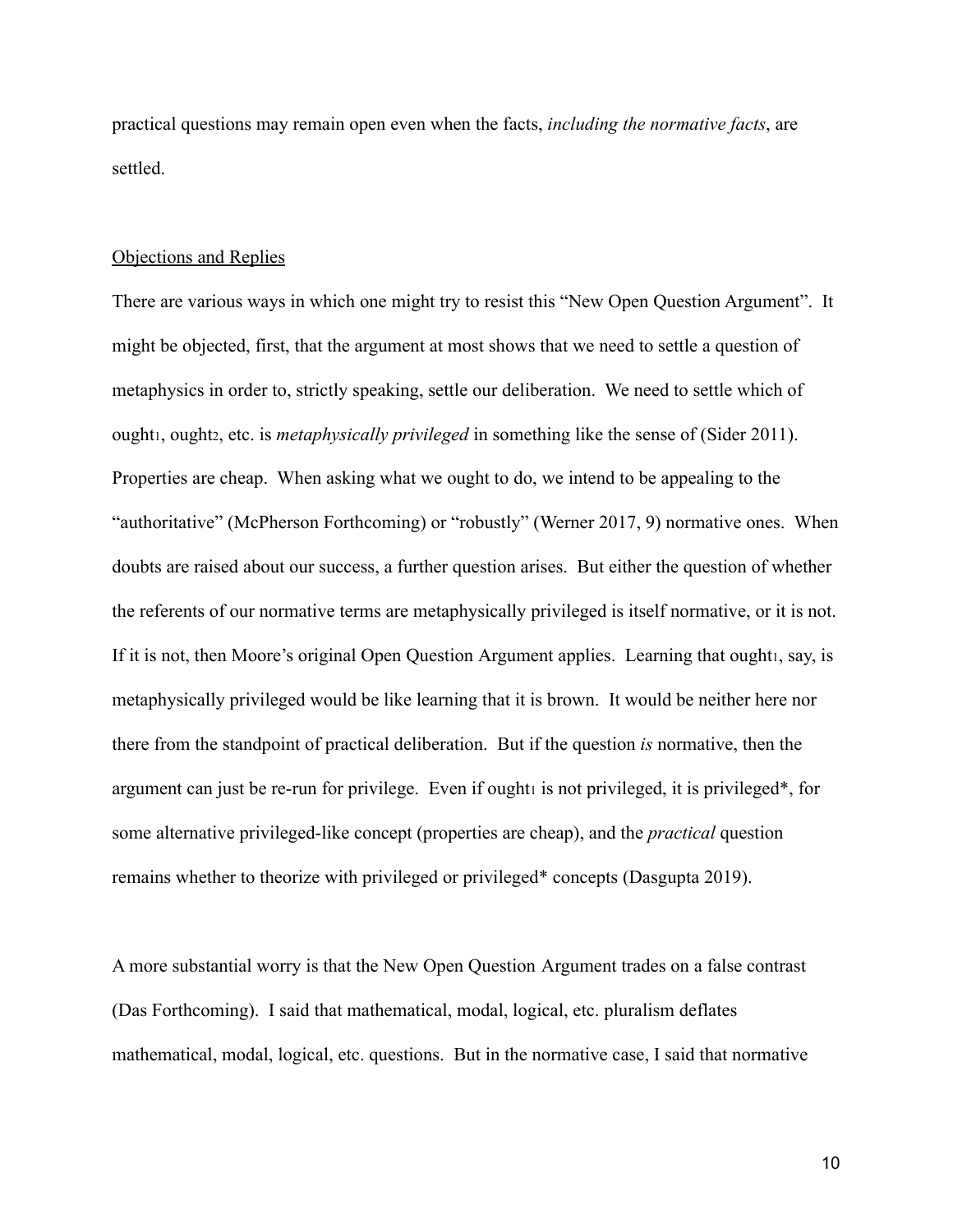pluralism fails to deflate *practical* -- what to do -- ones. I did not say that normative pluralism fails to deflate normative questions *per se*. Indeed, it would seem to. (This is presumably why debates in academic ethics, epistemology, and so on threaten to be "verbal", just like debates in non-evaluative fields, like metaphysics.) But mathematical pluralism also fails to deflate practical questions. It does not tell us, e.g., what notion of set to use. So, there is no contrast after all.

But this objection is short-sighted. Mathematics is theoretical while normative inquiry is practical. We do not determine what we ought to do for the sake of accumulating "normative theorems". We do so to act. But, then, the fact that knowledge of the normative facts fails to settle practical questions is a problem. It does not show that normative realism is *false*. It shows that it fails to do the primary thing it should do -- i.e., tell us what to do! On the other hand, nobody would suggest that mathematical facts tell us -- all by themselves -- what to do. They do not even tell us what mathematical notions, or axioms to use. This is just a simple application of Hume's point that one cannot derive an "ought" from and "is", and of Moore's original point that one can know that something is F, for any *descriptive* property, F, while failing to "endorse" it.

Might the above considerations instead show that practical deliberation is resolved by *ineffable* facts (Eklund 2017)? It does not seem so. There are two ways in which "practical propositions" could be ineffable. They could be structurally ineffable in the sense of Hofweber (2017). They could fail to possess sentential structure. But, if so, then it would be impossible to explain the connection between our linguistic behavior with normative sentences and the practical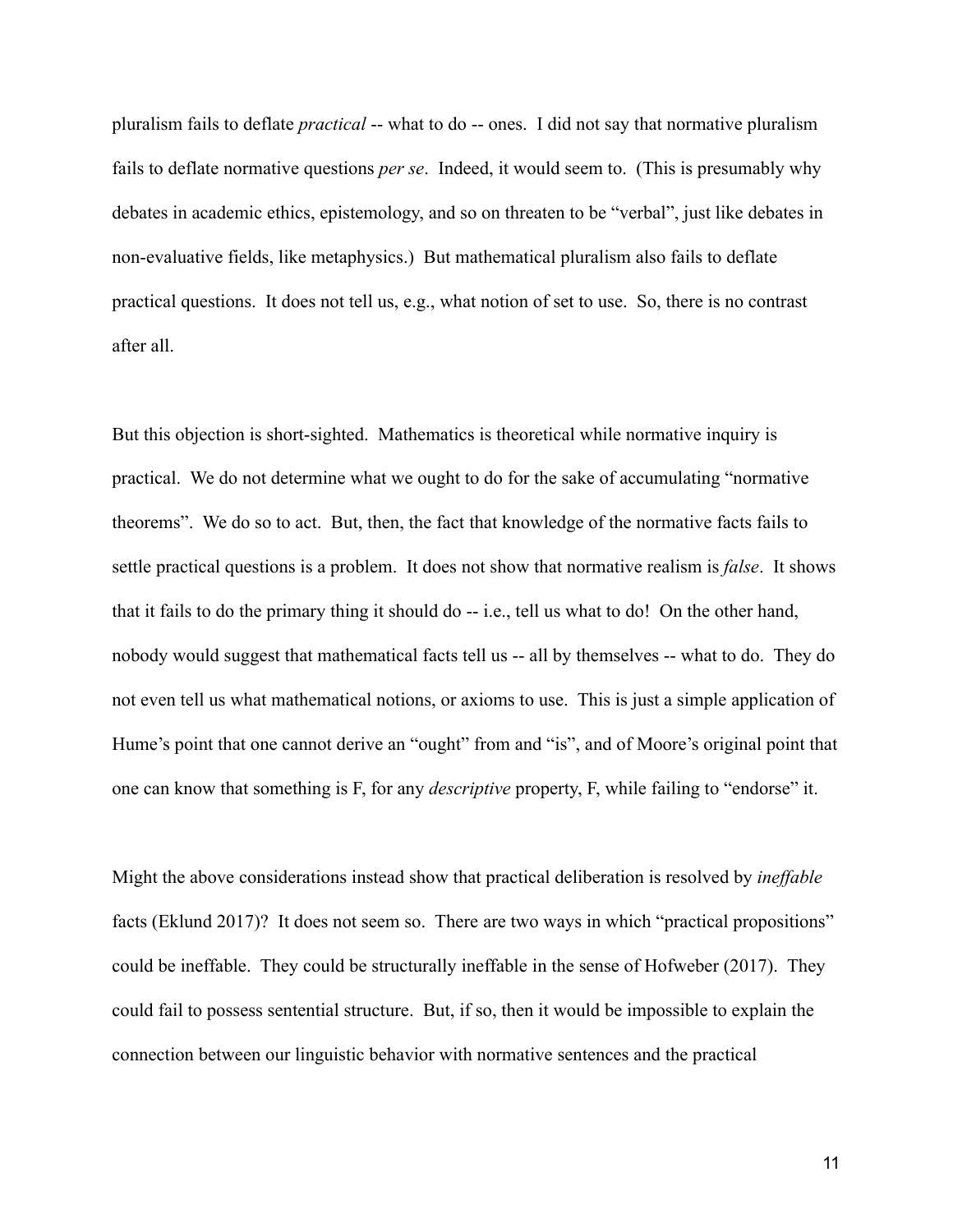propositions to which we appeal in deliberation. If you utter S and I reply  $\sim$ S, where S is a normative sentence, then we should at least be able to infer that the practical propositions that we believe are inconsistent. But if practical propositions are structurally ineffable, then the notion of consistency may not even *apply* to them -- since there may be no operation on them corresponding to sentential negation. So, it might be thought that practical propositions are ineffable because, while they possess sentential structure, practical *properties* are ineffable. But if this were why practical propositions were ineffable, then we could just reformulate pluralism and bypass talk of sentences. Call *practical pluralism* the view that there are a plurality of practical-like propositions, true of different parts of the practical-like pluriverse. (We must be able to *mention* these propositions if the ineffability thesis is coherent.) Then, even assuming practical pluralism, the question of whether to kill the one to save the five seems to remain.

To be sure, there is *something* puzzling about normative pluralism. But this is what we would expect if the facts failed to settle practical questions, as alleged. For any descriptive area, F, the notion of F-like properties makes sense. We can imagine set-like properties, possibility-like properties, consequence-like properties, and so on. If there are such things as normative properties, then why do we have trouble "tweaking" them, as we tweak the property of being a set? The obvious answer is that, in ordinary language, we do not use "ought to be done" to express a property at all. We use it to answer what to do questions.<sup>7</sup> And pluralism about what

<sup>7</sup> This is exactly the moral that Blackburn draws from Moore's argument. He concludes, "evaluative discussion just is discussion of what to do about things [1998, 70]."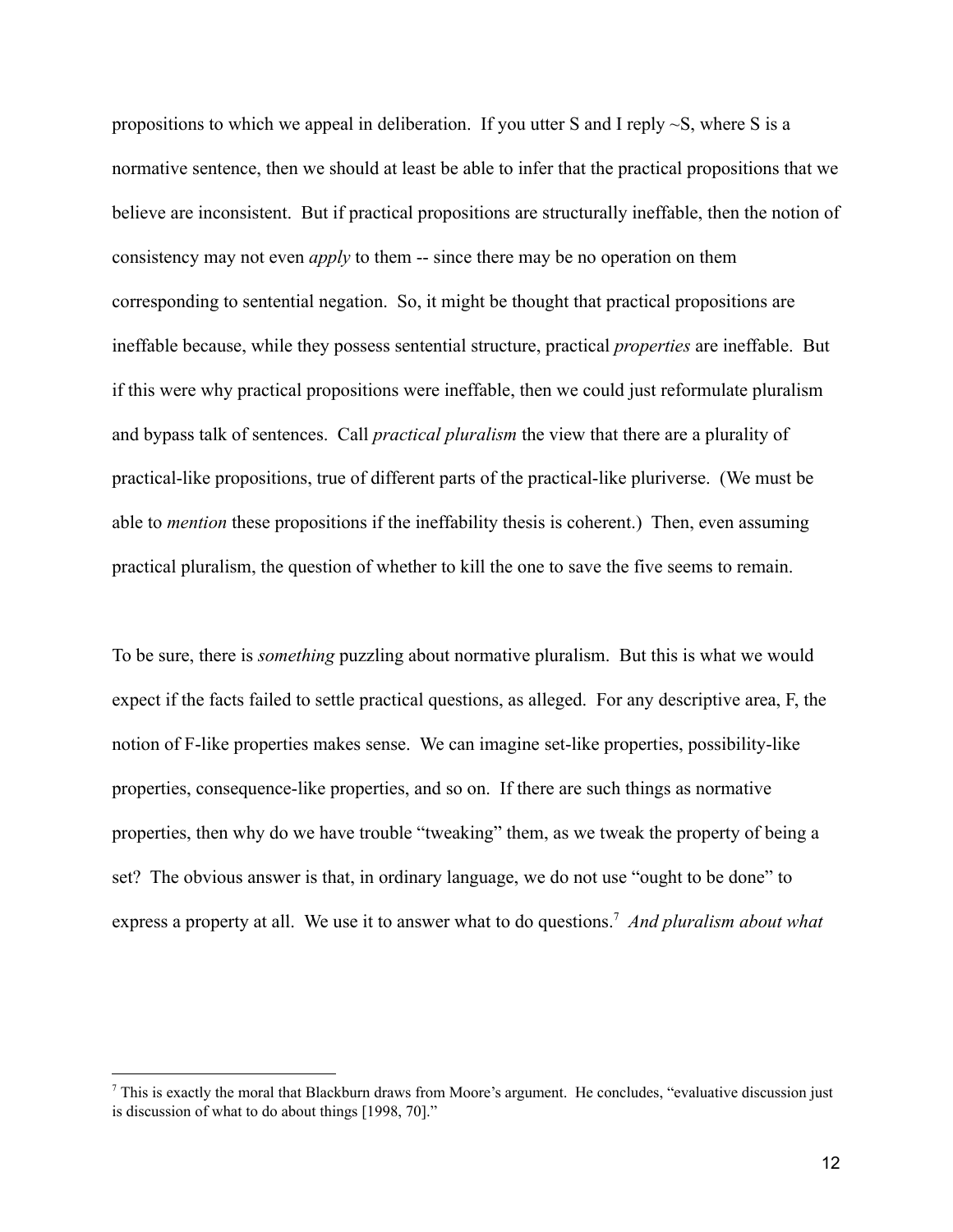*to do may well be unintelligible*. But this truism is no thanks to special facts that we cannot even *assume* to be non-objective. It is thanks to the banal fact that we can only do one thing.<sup>8</sup>

# Realism and Objectivity Revisited

I have discussed the Benacerraf problem for realism about areas like mathematics, modality, and logic, as well as the pluralist response to it. I have argued that normative realism is peculiarly unsatisfactory. If normative pluralism affords a resolution to the Benacerraf Problem for normative realism, this is only because normative facts fail to settle practical questions.

On a traditional taxonomy, the conclusion of this article might be taken to show that practical questions are not objective. But this would be misleading. The conclusion shows that realism is false of those questions. Practical questions are what remain when the facts, even the normative facts, come cheaply. But far from undercutting the objectivity of practical inquiry, this is why its objectivity is robust. If practical questions answered to the facts, then their objectivity would be compromised if the facts were abundant -- just like mathematical, modal, or logical questions.

On the other hand, any mathematical realist is a geometrical realists as well. But pure geometry fails to be objective in a key respect. A disagreement over the Parallel Postulate can be resolved by stipulation: you take linesEuclidean and I will take lineshyperbolic. There is no non-verbal

<sup>&</sup>lt;sup>8</sup> Thanks to Jennifer McDonald for suggesting this way of putting the point. This response is especially compelling if (Gibbard 2003) is right that the resolving attitude is intention (assuming that we cannot intend to X and  $\sim$ X, at the same time). (Note that if the New Open Question Argument works, it works however one construes the facts. For instance, if the normative facts are construed "constructivistically" *a la* (Street 2006, Sec. 7) or (Korsgaard 1996), then the problem becomes Enoch's "agent/shmegent" problem. Just as we can wonder whether to do what we ought1 as opposed to ought2 to do, realistically construed, we can wonder whether to be an agent or a shmagent (Enoch [2006]).)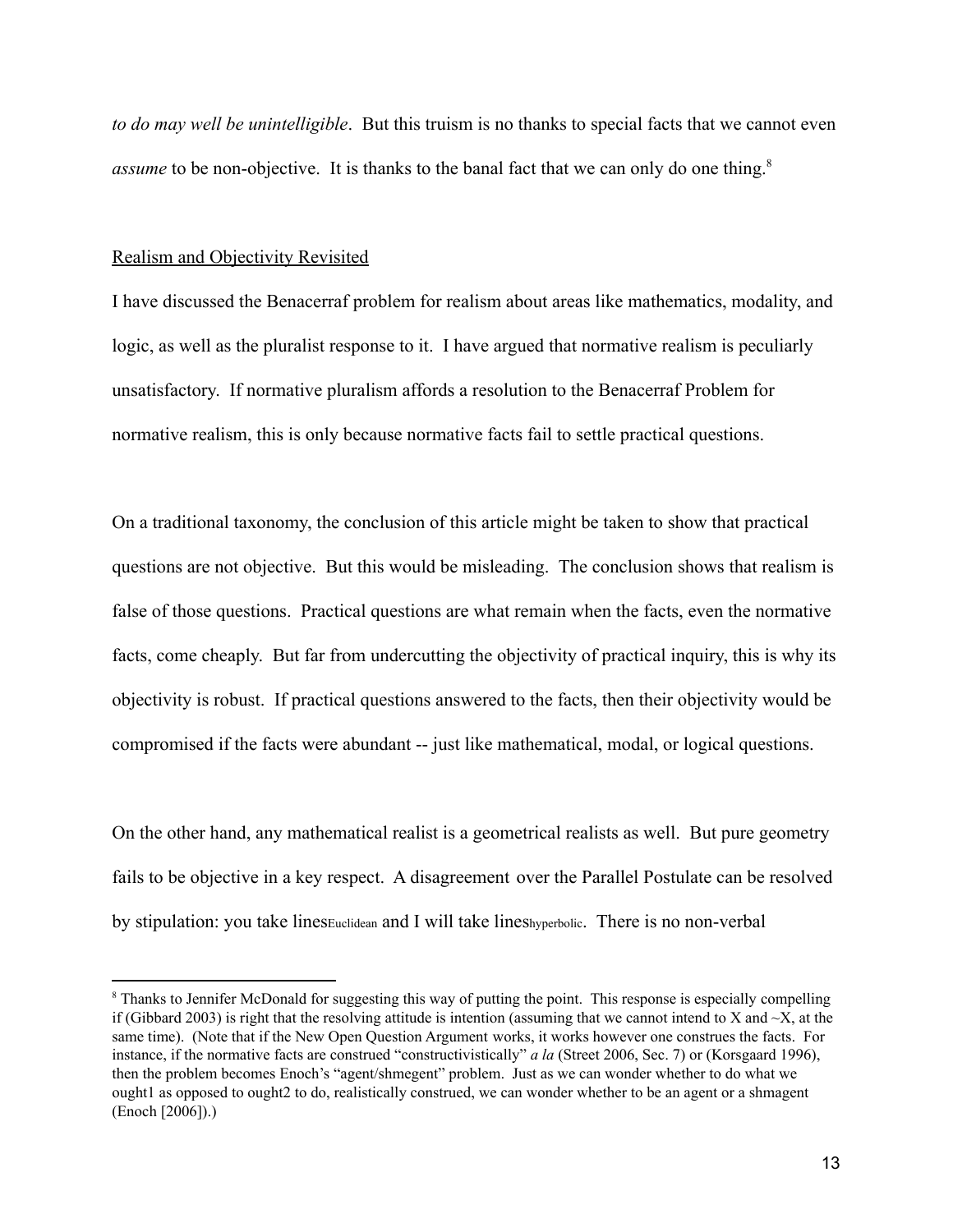disagreement to have about "the pure lines simpliciter". The Benacerraf problem invites a similar stance on foundational mathematics, modality, logic, and other descriptive areas for which the Benacerraf problem is pressing. It is *as if* conventionalism about these areas were true.

The upshot is that the concepts of realism and objectivity, which have been widely identified, do not merely bifurcate. They are in tension.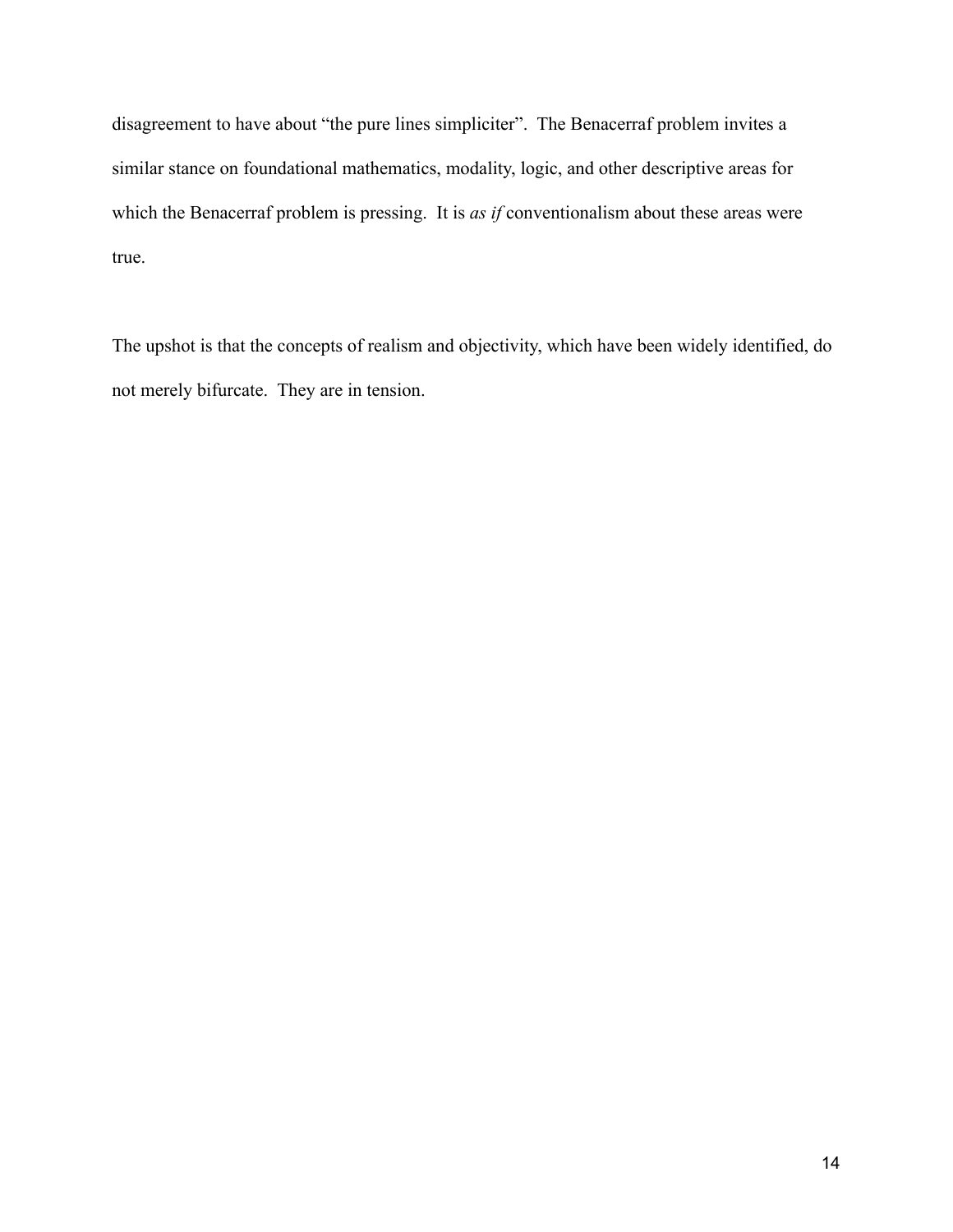Bibliography

Beall, JC. 1999. "From Full-Blooded Platonism to Really Full-Blooded Platonism." *Philosophia Mathematica*. 7 (3): 322—327.

-----. and Greg Restall. 2006. *Logical Pluralism*. Oxford: Oxford University Press.

Berry, Sharon. 2018) "(Probably) Not Companions in Guilt", *Philosophical Studies.* 175 (9): 2285-2308.

Benacerraf, Paul. 1973 "Mathematical Truth." *Journal of Philosophy*. 70 (19): 661-679.

Blackburn, Simon. 1998. *Ruling Passions*. Oxford: Clarendon Press

Boyd, Richard. 1988. "How to Be a Moral Realist." in Geoffrey Sayre-McCord (ed.), *Essays on Moral Realism*. Ithaca: Cornell University Press. 181-228.

Clarke-Doane, Justin. 2015, "Objectivity in Ethics and Mathematics. Ben Colburn (ed.),

*Proceedings of the Aristotelian Society, The Virtual [Issue, No. 3 \(Methods in Ethics\)](https://www.aristoteliansociety.org.uk/the-virtual-issue/the-virtual-issue-no-3/)*.

http://www.aristoteliansociety.org.uk/pdf/2015\_virtual\_issue.pdf

-----. [2017] "Modal Objectivity." *Nous*. <https://doi.org/10.1111/nous.12205>

-----. Forthcoming A. "Set-Theoretic Pluralism and the Benacerraf Problem." *Philosophical Studies.*

-----. Forthcoming B. *Morality and Mathematics.* Oxford: Oxford University Press.

Das, Ramon. Forthcoming. "Moral Pluralism and Companions in Guilt." Christopher Cowie and Richard Rowland (eds.), *Companions in Guilt Arguments in Metaethics.* Routledge.

Dasgupta, Shamik. 2019. "Realism and the Absence of Value." *Philosophical Review*. Vol. 127. 279-322.

Enoch, David. 2006. "Agency, Shmagency: Why Normativity Won't Come from What Is Constitutive of Action." *Philosophical Review*. 115 (2): 169-198.

-----. 2011. *Taking Morality Seriously.* Oxford: Oxford University Press.

-----. and Tristram McPherson. 2017. "What do you mean 'This isn't the Question?'" *Canadian Journal of Philosophy.* 47 (6): 820-840.

Field, Hartry. 1989. *Realism, Mathematics, and Modality*. Oxford: Blackwell.

-----. 1998. "Which Mathematical Undecidables Have Determinate Truth-Values?" reprinted in *Truth and the Absence of Fact*. New York: Oxford University Press.

-----. 2005. "Recent Debates about the A Priori." in Gendler, Tamar and John Hawthorne (eds.) *Oxford Studies in Epistemology*, Vol. 1. Oxford: Clarendon Press. 69 – 88.

Gibbard, Alan. 2003. *Thinking How to Live.* Cambridge: MA: Harvard University Press.

Hamkins, Joel David. [2011] "The Set-Theoretic Multiverse". arXiv.

<https://arxiv.org/abs/1108.4223>

Horgans, Terence and Mark Timmons. 1992. "Troubles on Moral Twin Earth: Moral Queerness Revived." *Synthese.* Vol. 92 (2): 221-260.

Huemer, Michael. 2005. *Ethical Intuitionism*. New York: Palgrave Macmillan.

Jackson, Frank and Philip Pettit. 1995. "Moral Functionalism and Moral Motivation." *Philosophical Quarterly.* 45 (178): 20-40.

Jonas, Silvia. Forthcoming. "Mathematical and Moral Disagreement." *Philosophical Quarterly.* Korsgaard, Christine. 1996. T*he Sources of Normativity.* New York: Cambridge University Press.

McPherson, Tristram. Forthcoming. "Authoritatively Normative Concepts." Shafer-Landau, Russ (ed.), *Oxford Studies in Metaethics*. <https://philpapers.org/archive/MCPANC.pdf> Moore, G.E. 1903. *Principia Ethica*. http://fair-use.org/g-e-moore/principia-ethica